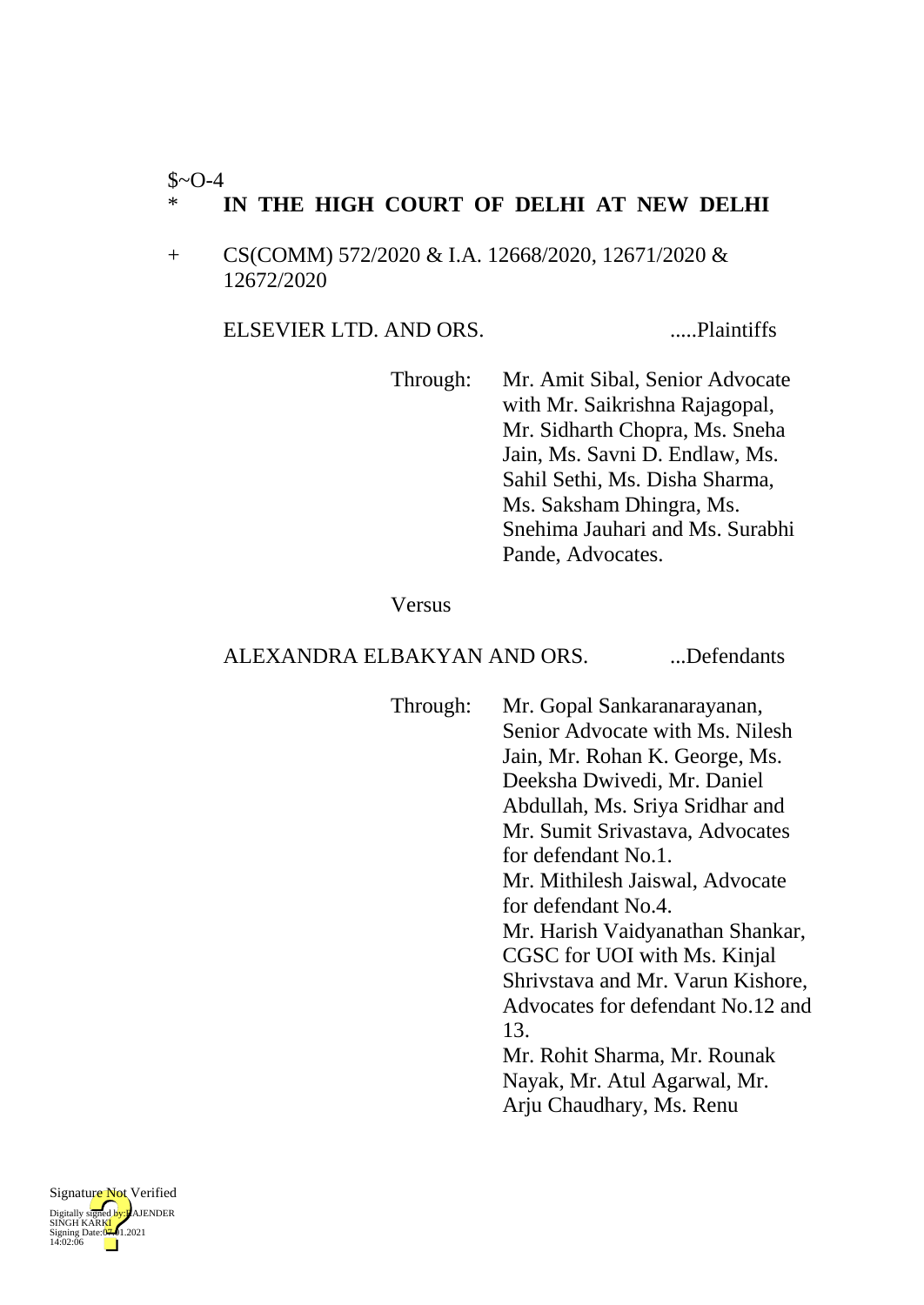Kandpal and Mr. Pranav Bhaskar, Advocates on behalf of Society for Delhi Science Forum and Society for Knowledge Commons. Mr. Jawahar Raja, Advocate on behalf of Intervenors Ram Ramaswamy Medico Friend Circle and Others. Mr. K.R. Sasiprabhu and Mr. Tushar Bhardwaj, Advocates for defendant No.8. Mr. Ashish Bhan, Mr. Dhritiman Roy and Mr. Rajendra Dangwal, Advocates for defendant No.11.

# **CORAM: HON'BLE MR. JUSTICE J.R. MIDHA**

### **O R D E R % 06.01.2021**

1. The hearing has been conducted through video conference.

# **CS(COMM) 572/2020**

2. On 24<sup>th</sup> December, 2020, this Court issued notice whereupon Defendants No.1 and 8 accepted notice.

3. The notice issued to the other defendants have been served on defendants No.4, 7, 9, 12 and 13.

4. Learned counsel for defendants No.4, 11, 12 and 13 have entered appearance. There is no appearance on behalf of defendants No.7 and 9 despite service and, therefore, they are proceeded *ex-parte*.

5. Issue fresh notice to defendants No.2, 3, 6 and 10 by email, returnable on 23rd February, 2021.

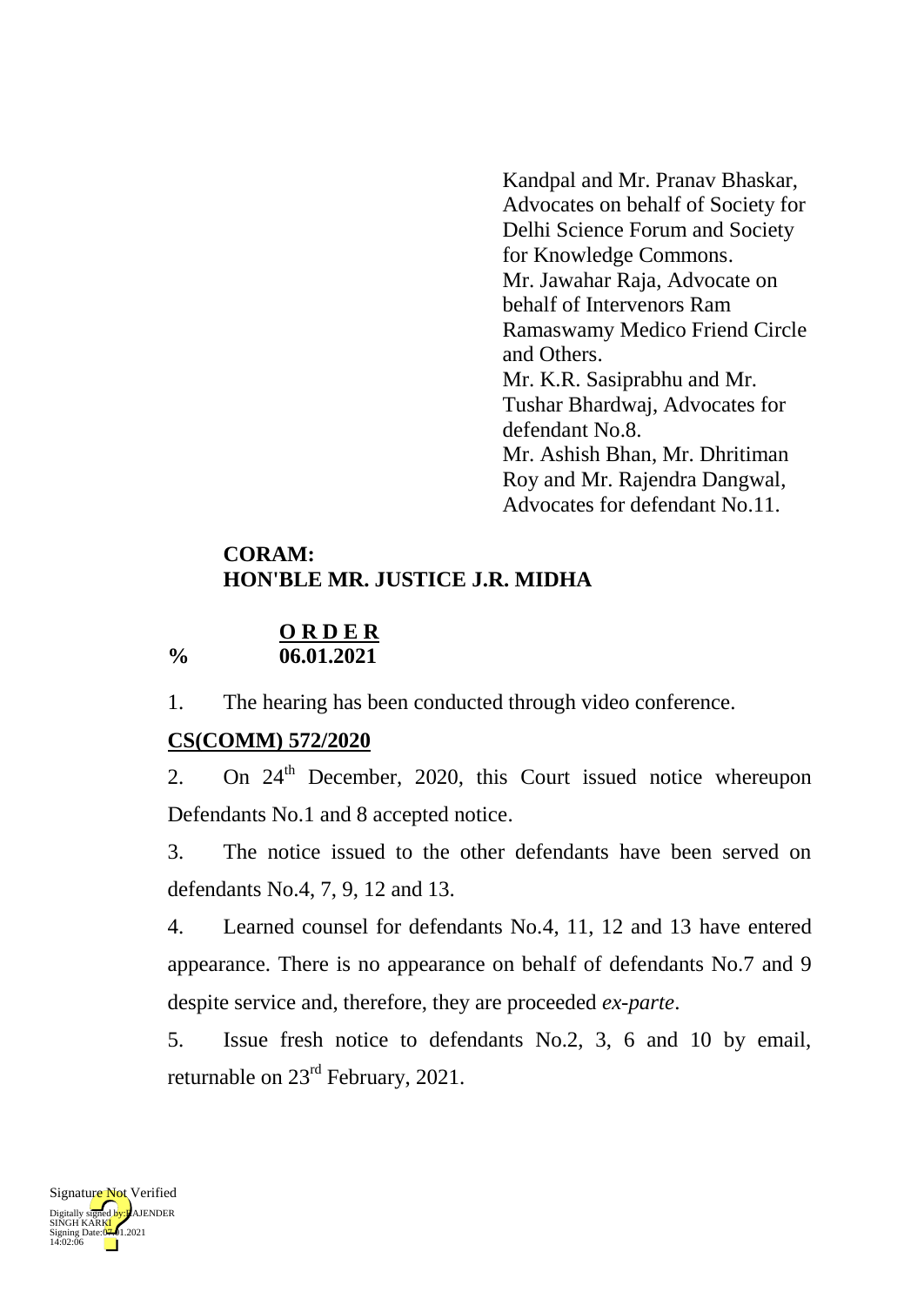6. Learned counsel for defendant No.1 seeks extension of time to file the written statement and reply to the applications. In the interest of justice further two weeks time is granted to defendant No.1 to file the written statement and reply to the applications. Defendant No.1 shall also file all relevant documents relating to this case within their power and possession along with the written statement.

7. Replication and rejoinder to the reply of defendant No.1 be filed by the plaintiffs within two weeks thereafter.

8. Both the parties shall file brief note of submissions not exceeding three pages (double space) along with copies of relevant pages of relevant documents on record and judgments on which they wish to rely with relevant portions duly highlighted for the convenience of this Court within one week of the completion of the pleadings.

9. The parties shall file additional two pages note to respond to the submissions of the opposite party within one week thereafter.

10. Learned counsels shall furnish the hardcopy of the written submissions along with duly highlighted documents/judgments to the Court Master at least three days before the next date of hearing.

# **I.A.197/2021 & I.A.** */***2021(***to be registered***) under Order I Rule 10(2) read with Order I Rule 8A of the Code of Civil Procedure**

11. Issue notice. Learned counsel for the plaintiffs accepts notice. Let the reply to the application be filed within two weeks. Rejoinder within two weeks thereafter.

12. The applicants in both the applications are permitted to file the brief note of submissions in terms of the above and the applicants shall be heard at the time of hearing the plaintiffs' interlocutory applications.